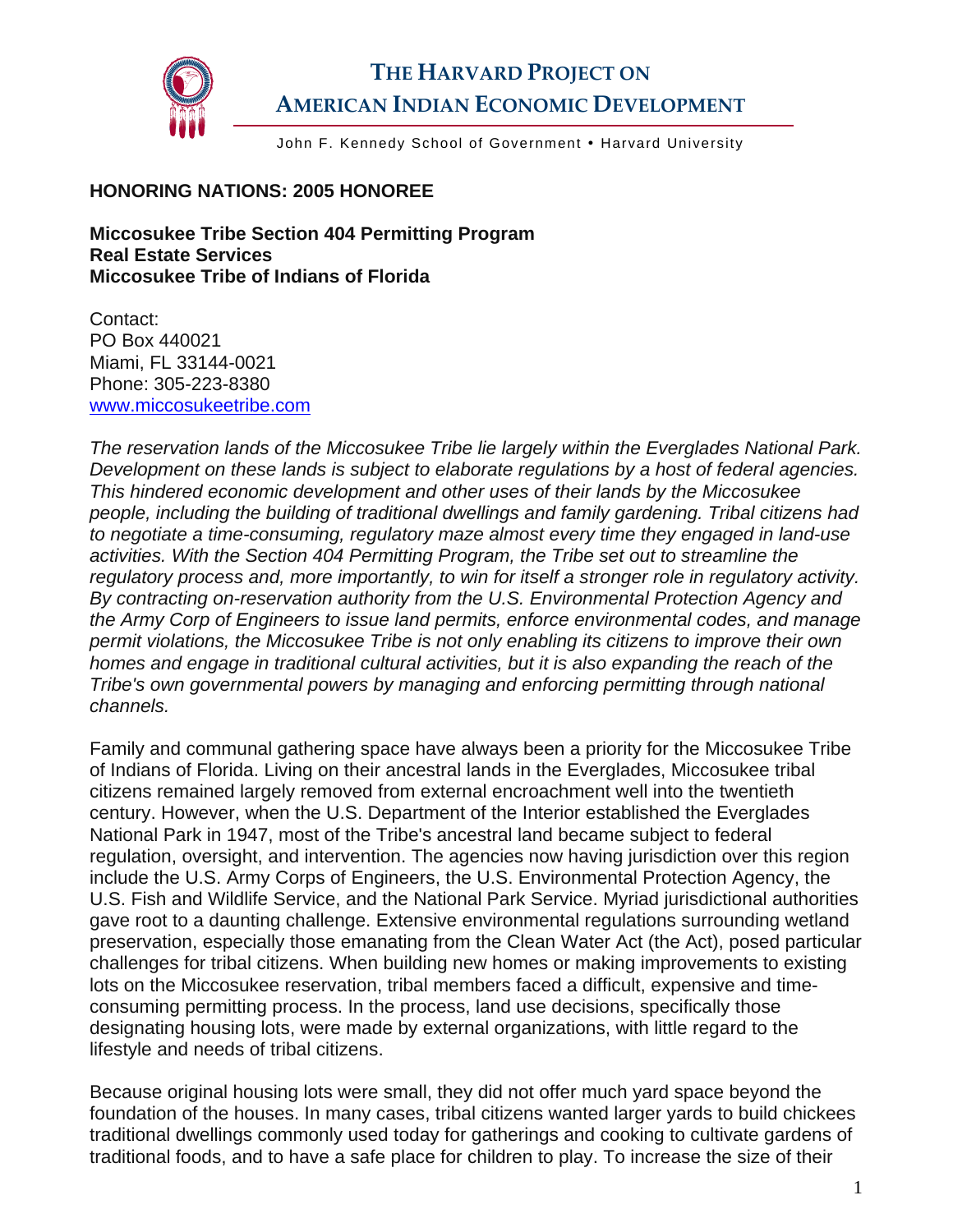lots, individual Miccosukee homeowners had to apply for wetland fill and dredge permits from the U.S. Army Corps of Engineers (USACE) under Section 404 of the Clean Water Act. The permitting process was slow and bureaucratic, requiring public notice on each request. The Act also specified a compensatory mitigation process, which required those requesting a permit to compensate for filling wetlands on their residential lot by expanding wetlands elsewhere. Required mitigation often occurred in a location chosen by the USACE rather than the Tribe, and was not necessarily being used to improve Miccosukee tribal land. In an effort to better meet tribal citizens' land use and preservation needs, the Miccosukee Tribe worked with the USACE to streamline the existing process.

Although many of the wetland issues at Miccosukee are unique to the Everglades, the value of establishing effective tribal land management and permitting processes applies throughout Indian Country. Many Indian nations deal with issues related to the application of federal regulations on tribal lands, as well as other challenges to their jurisdiction over land use. Moreover, other tribes in the region also require federal permits to fill and dredge wetlands in areas regulated under the Clean Water Act. Because this Act places decision-making power in the hands of agencies external to tribal nations, it can effectively limit their sovereignty. By creating a process that places more of the oversight and decision-making authority in tribal hands, Miccosukee is better able to serve its citizens while preserving tribal lands.

The Miccosukee tribal government began by considering factors important to its citizens, including their desired use of the land, lifestyle factors, and environmental concerns. The Miccosukee Real Estate Services Office then initiated a mapping of potential fill sites for residential lots on the reservation. Based on its assessment of tribal land use and preservation priorities, the nation identified usable sites and also determined where on the reservation required mitigation might take place.

With a clear sense of community needs, the Miccosukee Tribe then applied for a General Permit from the USACE. Within its application, Miccosukee specified the location and maximum amount of land that would be filled, as well as the amount and location of the associated mitigation. The resulting General Permit transfers authority for issuing Section 404 permits from the USACE to the tribal government. In essence, it allows all of Section 404 permit requests on designated reservation lands to be approved by the USACE up front by consolidating potential individual permit applications. The Miccosukee's tribal government is then delegated the authority to regulate the permitting of individual tribal member land use requests. The General Permit was approved and Miccosukee now grants and manages individual homeowner permits to fill and dredge reservation land for residential use. This program allows the tribal government to meet its goal of supporting homeowners' efforts to develop new lots and expand their yards without interference from external agencies. Miccosukee is now able to interact with these agencies on behalf of its citizens and to make decisions about land use to benefit the tribal community.

The Miccosukee Section 404 Permitting Program has improved the permitting experience for tribal citizens, the Tribe, and the USACE. It has greatly reduced the time required to both grant and obtain a permit. Before the General Permit, approvals could take from six months to two years to process. Permit applications are now processed within 30-60 days. There is a 99 percent compliance rate with the environmental mitigation procedures. Tribal staff work directly with homeowners and contractors and can immediately confirm correct implementation of permit requirements. The USACE liaison points out, "We can't supervise like the Tribe does. There is a lot of potential enforcement avoided." The General Permit further streamlines the permitting process because it requires a single public notice period on the entire potential fill area, alleviating the need for public comment on each and every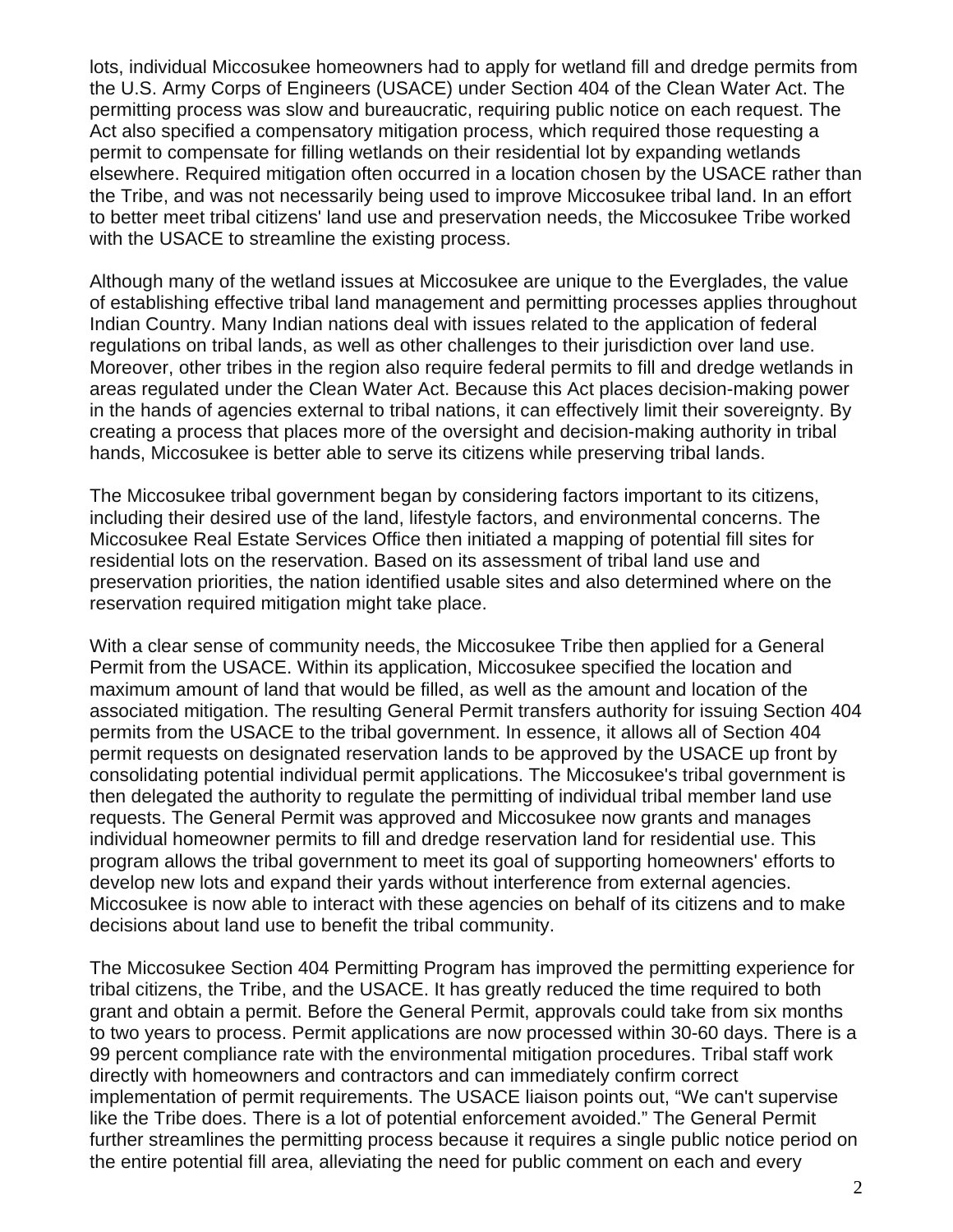homeowner's request. Similarly, water quality certification now applies to the entire area covered by the General Permit, whereas before each homeowner had to obtain a unique certificate.

This program identifies the Miccosukee Tribe as the authority for decisions on the use and preservation of its land. It reinforces to homeowners that the tribal government is the legitimate place for addressing reservation land use issues. The Tribe administers all aspects of the permitting process under the General Permit, so tribal citizens who want to increase the size of their lots deal only with the tribal government. Four offices or branches of the tribal government are responsible for administering the General Permit, including: the Real Estate Services Office, which drafts and issues permits; the Miccosukee Business Council, which approves permit applications; the Water Resources Department, which enforces the terms of the permit; and the Tribal Court, which adjudicates cases in which homeowners are in violation of the terms of the permit. To date, there has been no need for Tribal Court intervention.

Additionally, the Miccosukee Section 404 Permitting Program has strengthened the authority of the Tribe in its work with external organizations. Having already developed the most stringent clean water standards in the State, approved by the EPA in 1999 under Section 401 of the Clean Water Act, Miccosukee approached its permitting process with the same focus on high standards. The Tribe developed its own internal process to monitor land use practices and manage the mitigation process. Staff work with homeowners to ensure that correct environmental mitigation procedures are followed (i.e., that certified fill is used, the area is cleared of trash, and turbidity screens are correctly installed). Contractors selected by the Tribe conduct the required mitigation efforts. With these successes and the capacity to maintain high standards, the Tribe stands as a legitimate authority both internally and externally in decisions regarding the use and preservation of its lands.

Further, this program has made it possible for tribal citizens to interact with the land in ways that strengthen the Miccosukee community. Through its assessment of family and community needs, the Miccosukee Tribe developed a land use strategy that works to ensure the wellbeing of both the Miccosukee people and their reservation land. Most yards now have one or more chickees, allowing for more community gatherings. Also, under the terms of the General Permit, environmental mitigation takes place on tribal lands rather than elsewhere in the State, providing a direct benefit to the Miccosukee community. In short, the Miccosukee Section 404 Permitting Program is strengthening the Miccosukee tribal government's land use administration in ways that directly improve the state of the Miccosukee reservation and affirm tribal culture and capacity.

The success of this program has also benefited other nations. The Miccosukee's General Permit was the first granted to a tribe in the Jacksonville Region of the USACE, which covers most of the State of Florida, the U.S. Virgin Islands, and Puerto Rico. Of the 80 General Permits issued in this region, only 10-15 have featured delegated administration. Moreover, Miccosukee's Section 404 Permitting Program set the important precedent of acknowledging tribal governmental authority and capacity. Based on the strengths of this program, the USACE and the Seminoles of Big Cypress Reservation have begun discussions on a General Permit application. Other Native nations, too, stand to benefit from the approach Miccosukee has taken in dealing with outside agencies. By demonstrating its governmental capacity and administrative wherewithal in the management of its own affairs and land use, the Tribe has been able to cultivate strong and positive working relationships with federal entities.